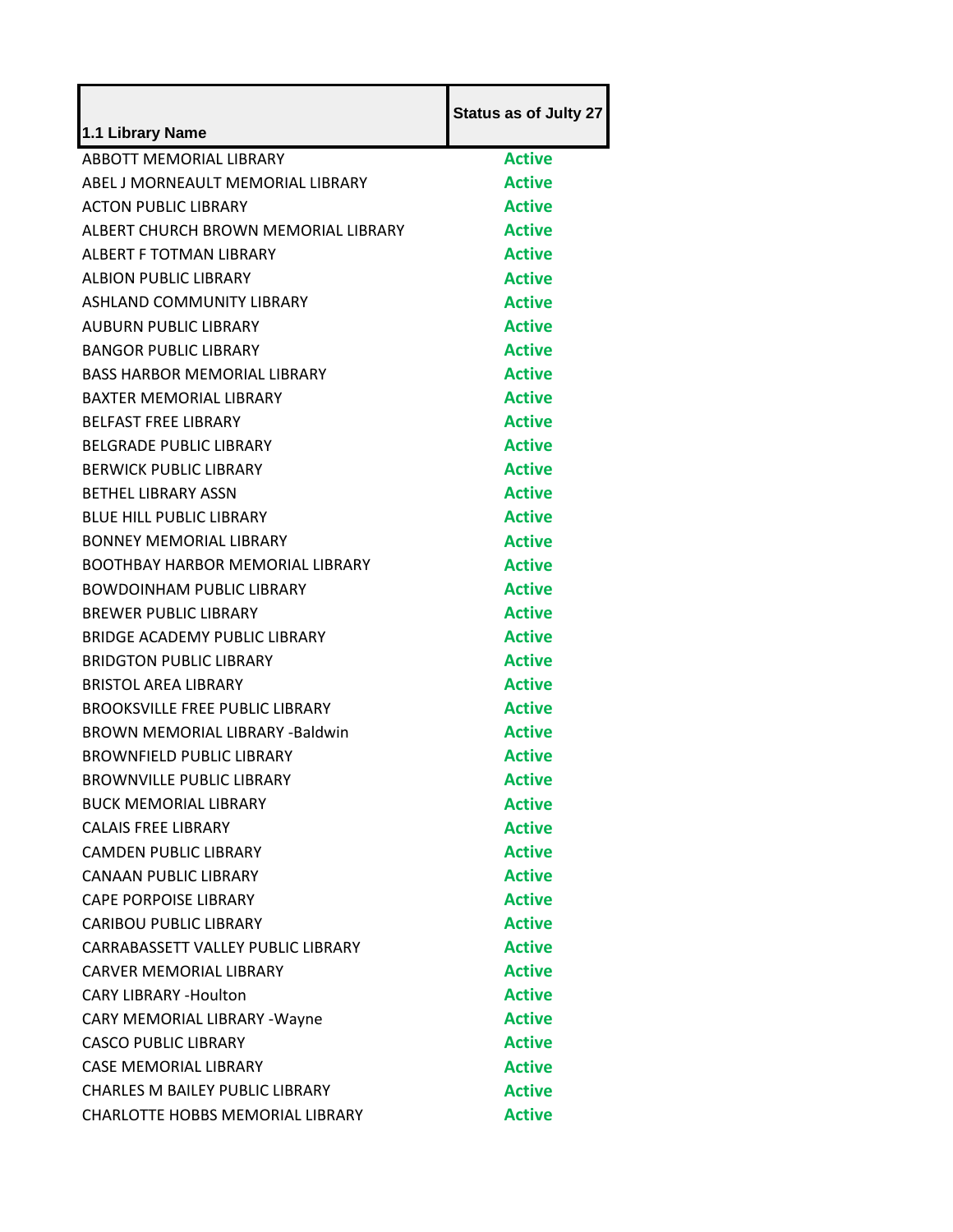| CHASE EMERSON MEMORIAL LIBRARY          | <b>Active</b> |
|-----------------------------------------|---------------|
| CHERRYFIELD PUBLIC LIBRARY              | <b>Active</b> |
| CLIFF ISLAND LIBRARY                    | <b>Active</b> |
| <b>COLE MEMORIAL LIBRARY</b>            | <b>Active</b> |
| <b>COMMUNITY LIBRARY</b>                | <b>Active</b> |
| <b>COOLIDGE LIBRARY</b>                 | <b>Active</b> |
| <b>CUMSTON PUBLIC LIBRARY</b>           | <b>Active</b> |
| <b>CUNDYS HARBOR LIBRARY</b>            | <b>Active</b> |
| <b>CURTIS MEMORIAL LIBRARY</b>          | <b>Active</b> |
| <b>CUSHING PUBLIC LIBRARY</b>           | <b>Active</b> |
| D A HURD LIBRARY                        | <b>Active</b> |
| DAVIS MEMORIAL LIBRARY                  | <b>Active</b> |
| DENMARK PUBLIC LIBRARY                  | <b>Active</b> |
| <b>DORCAS LIBRARY</b>                   | <b>Active</b> |
| DR SHAW MEMORIAL LIBRARY                | <b>Active</b> |
| DYER LIBRARY                            | <b>Active</b> |
| EAST BLUE HILL PUBLIC LIBRARY           | <b>Active</b> |
| <b>EAST MILLINOCKET PUBLIC LIBRARY</b>  | <b>Active</b> |
| <b>EDYTHE DYER COMMUNITY LIBRARY</b>    | <b>Active</b> |
| ELLSWORTH PUBLIC LIBRARY                | <b>Active</b> |
| <b>FALMOUTH MEMORIAL LIBRARY</b>        | <b>Active</b> |
| <b>FARMINGTON PUBLIC LIBRARY</b>        | <b>Active</b> |
| FORT FAIRFIELD PUBLIC LIBRARY           | <b>Active</b> |
| FORT KENT PUBLIC LIBRARY                | <b>Active</b> |
| <b>FRANKLIN LIBRARY</b>                 | <b>Active</b> |
| <b>FREEPORT COMMUNITY LIBRARY</b>       | <b>Active</b> |
| FRIEND MEMORIAL PUBLIC LIBRARY          | <b>Active</b> |
| <b>FRYEBURG PUBLIC LIBRARY</b>          | <b>Active</b> |
| <b>GARDINER PUBLIC LIBRARY</b>          | <b>Active</b> |
| <b>GIBBS LIBRARY</b>                    | <b>Active</b> |
| <b>GOODALL MEMORIAL LIBRARY</b>         | <b>Active</b> |
| <b>GRAY PUBLIC LIBRARY</b>              | <b>Active</b> |
| <b>GUILFORD MEMORIAL LIBRARY</b>        | <b>Active</b> |
| <b>HAMLIN MEMORIAL LIBRARY</b>          | <b>Active</b> |
| <b>HARRISON VILLAGE LIBRARY</b>         | <b>Active</b> |
| <b>HARTLAND PUBLIC LIBRARY</b>          | <b>Active</b> |
| HENRY D. MOORE LIBRARY                  | <b>Active</b> |
| <b>HOLLIS CENTER PUBLIC LIBRARY</b>     | <b>Active</b> |
| <b>HOPE LIBRARY</b>                     | <b>Active</b> |
| <b>HUBBARD FREE LIBRARY</b>             | <b>Active</b> |
| <b>ISAAC F UMBERHINE PUBLIC LIBRARY</b> | <b>Active</b> |
| <b>ISLESFORD LIBRARY</b>                | <b>Active</b> |
| <b>JACKSON MEMORIAL LIBRARY</b>         | <b>Active</b> |
| JAY-NILES MEMORIAL LIBRARY              | <b>Active</b> |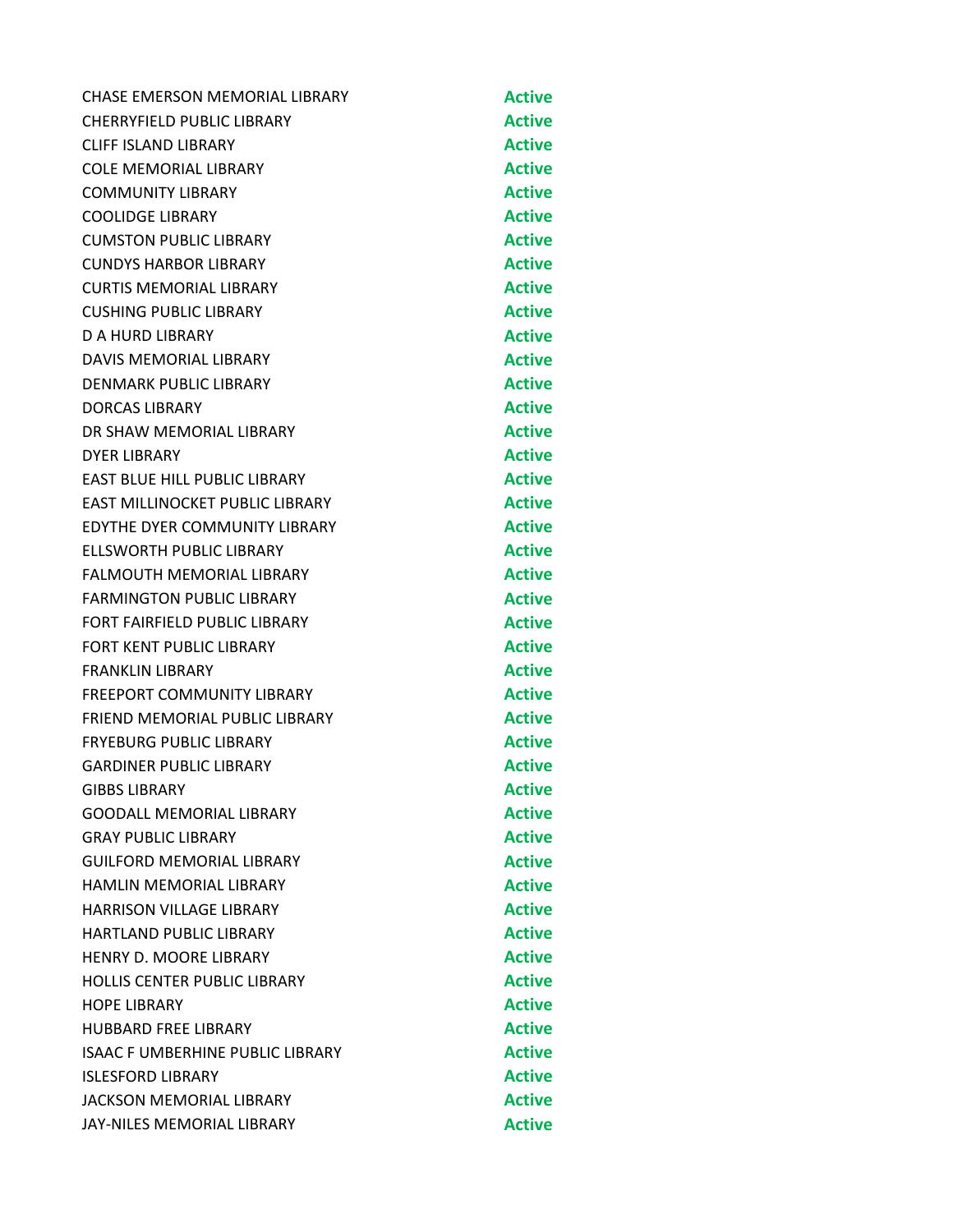| <b>JESUP MEMORIAL LIBRARY</b>                | <b>Active</b> |
|----------------------------------------------|---------------|
| JOHN B. CURTIS FREE PUBLIC LIBRARY           | <b>Active</b> |
| <b>JULIA ADAMS MORSE MEMORIAL LIBRARY</b>    | <b>Active</b> |
| KATAHDIN PUBLIC LIBRARY                      | <b>Active</b> |
| <b>KENNEBUNK FREE LIBRARY</b>                | <b>Active</b> |
| KEZAR FALLS CIRCULATING LIBRARY              | <b>Active</b> |
| LAURA E. RICHARDS LIBRARY                    | <b>Active</b> |
| <b>LAWRENCE PUBLIC LIBRARY</b>               | <b>Active</b> |
| <b>LEWISTON PUBLIC LIBRARY</b>               | <b>Active</b> |
| LIBBY MEMORIAL LIBRARY                       | <b>Active</b> |
| <b>LIBERTY LIBRARY</b>                       | <b>Active</b> |
| LIMERICK PUBLIC LIBRARY                      | <b>Active</b> |
| LINCOLN MEMORIAL PUBLIC LIBRARY -Dennysville | <b>Active</b> |
| LINCOLNVILLE COMMUNITY LIBRARY               | <b>Active</b> |
| <b>LISBON LIBRARY DEPT</b>                   | <b>Active</b> |
| LITHGOW PUBLIC LIBRARY                       | <b>Active</b> |
| LIVERMORE PUBLIC LIBRARY                     | <b>Active</b> |
| LONG ISLAND COMMUNITY LIBRARY                | <b>Active</b> |
| <b>LONG LAKE PUBLIC LIBRARY</b>              | <b>Active</b> |
| LOUIS T. GRAVES MEMORIAL LIBRARY             | <b>Active</b> |
| <b>LUBEC MEMORIAL LIBRARY</b>                | <b>Active</b> |
| LUDDEN MEMORIAL LIBRARY                      | <b>Active</b> |
| <b>MADISON PUBLIC LIBRARY</b>                | <b>Active</b> |
| MARK AND EMILY TURNER MEMORIAL LIBRARY       | <b>Active</b> |
| <b>MARTHA SAWYER COMMUNITY LIBRARY</b>       | <b>Active</b> |
| <b>MCARTHUR PUBLIC LIBRARY</b>               | <b>Active</b> |
| MECHANIC FALLS PUBLIC LIBRARY                | <b>Active</b> |
| <b>MERRILL MEMORIAL LIBRARY</b>              | <b>Active</b> |
| <b>MEXICO FREE PUBLIC LIBRARY</b>            | <b>Active</b> |
| MILBRIDGE PUBLIC LIBRARY                     | Active        |
| MILDRED STEVENS WILLIAMS MEMORIAL LIBRARY    | <b>Active</b> |
| MILLINOCKET MEMORIAL LIBRARY                 | <b>Active</b> |
| <b>MONHEGAN MEMORIAL LIBRARY</b>             | <b>Active</b> |
| <b>MONROE COMMUNITY LIBRARY</b>              | <b>Active</b> |
| <b>MONSON PUBLIC LIBRARY</b>                 | <b>Active</b> |
| <b>NAPLES PUBLIC LIBRARY</b>                 | <b>Active</b> |
| NEW GLOUCESTER PUBLIC LIBRARY                | <b>Active</b> |
| NEW VINEYARD PUBLIC LIBRARY                  | <b>Active</b> |
| <b>NEWPORT PUBLIC LIBRARY</b>                | <b>Active</b> |
| NORRIDGEWOCK PUBLIC LIBRARY                  | <b>Active</b> |
| <b>NORTH HAVEN PUBLIC LIBRARY</b>            | <b>Active</b> |
| <b>NORTHEAST HARBOR LIBRARY</b>              | <b>Active</b> |
| NORWAY MEMORIAL LIBRARY                      | <b>Active</b> |
| OAKLAND PUBLIC LIBRARY                       | <b>Active</b> |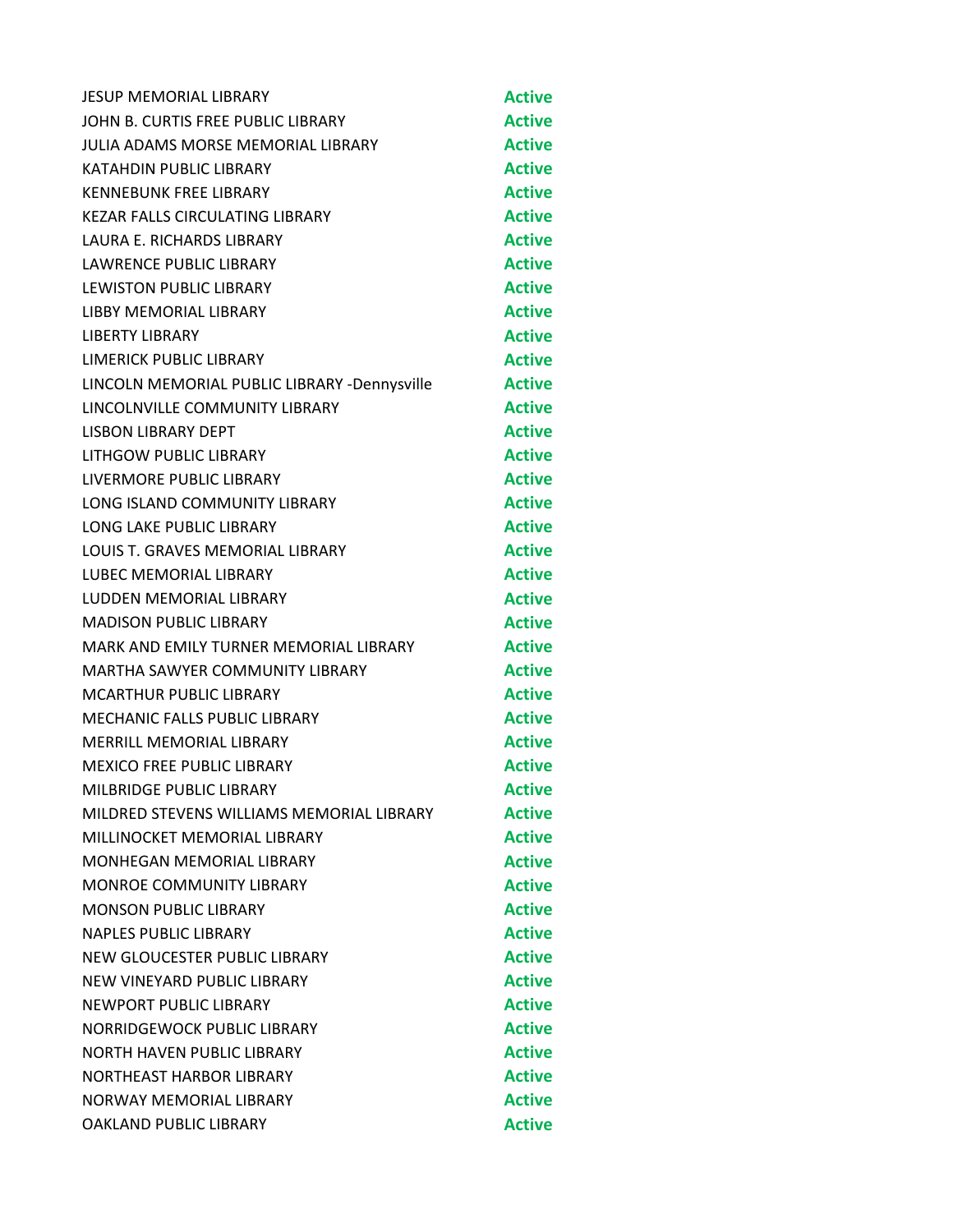| OGUNQUIT MEMORIAL LIBRARY               | <b>Active</b> |
|-----------------------------------------|---------------|
| OLD TOWN PUBLIC LIBRARY                 | <b>Active</b> |
| ORONO PUBLIC LIBRARY                    | <b>Active</b> |
| PALERMO COMMUNITY LIBRARY               | <b>Active</b> |
| <b>PARIS PUBLIC LIBRARY</b>             | <b>Active</b> |
| PARSONS MEMORIAL LIBRARY                | <b>Active</b> |
| <b>PATTEN FREE LIBRARY</b>              | <b>Active</b> |
| PEABODY MEMORIAL LIBRARY                | <b>Active</b> |
| PEAVEY MEMORIAL LIBRARY                 | <b>Active</b> |
| <b>PEMBROKE LIBRARY</b>                 | <b>Active</b> |
| PHILLIPS PUBLIC LIBRARY                 | <b>Active</b> |
| PITTSFIELD PUBLIC LIBRARY               | <b>Active</b> |
| PORTER MEMORIAL LIBRARY                 | <b>Active</b> |
| PORTLAND PUBLIC LIBRARY                 | <b>Active</b> |
| <b>RANGELEY PUBLIC LIBRARY</b>          | <b>Active</b> |
| RAYMOND VILLAGE LIBRARY                 | <b>Active</b> |
| <b>READFIELD COMMUNITY LIBRARY</b>      | <b>Active</b> |
| <b>REVERE MEMORIAL LIBRARY</b>          | <b>Active</b> |
| <b>RICE PUBLIC LIBRARY</b>              | <b>Active</b> |
| <b>RICHVILLE LIBRARY</b>                | <b>Active</b> |
| ROBERT A FROST MEMORIAL LIBRARY         | <b>Active</b> |
| ROCKLAND PUBLIC LIBRARY                 | <b>Active</b> |
| ROCKPORT PUBLIC LIBRARY                 | <b>Active</b> |
| <b>RUMFORD PUBLIC LIBRARY</b>           | <b>Active</b> |
| SCARBOROUGH PUBLIC LIBRARY              | <b>Active</b> |
| <b>SEARSMONT TOWN LIBRARY</b>           | <b>Active</b> |
| SHAPLEIGH COMMUNITY LIBRARY             | <b>Active</b> |
| <b>SHAW PUBLIC LIBRARY - Greenville</b> | <b>Active</b> |
| <b>SHAW PUBLIC LIBRARY -Mercer</b>      | <b>Active</b> |
| <b>SIMPSON MEMORIAL LIBRARY</b>         | <b>Active</b> |
| SKIDOMPHA PUBLIC LIBRARY                | <b>Active</b> |
| SKOWHEGAN FREE PUBLIC LIBRARY           | <b>Active</b> |
| SOLDIERS MEMORIAL LIBRARY               | <b>Active</b> |
| SOUTH BERWICK PUBLIC LIBRARY            | <b>Active</b> |
| SOUTH CHINA PUBLIC LIBRARY              | <b>Active</b> |
| SOUTH PORTLAND PUBLIC LIBRARY           | <b>Active</b> |
| SOUTHPORT MEMORIAL LIBRARY              | <b>Active</b> |
| SOUTHWEST HARBOR PUBLIC LIBRARY         | <b>Active</b> |
| SPAULDING MEMORIAL LIBRARY              | <b>Active</b> |
| SPRINGVALE PUBLIC LIBRARY               | <b>Active</b> |
| <b>STEEP FALLS LIBRARY</b>              | <b>Active</b> |
| <b>STETSON PUBLIC LIBRARY</b>           | <b>Active</b> |
| <b>STEWART FREE LIBRARY</b>             | <b>Active</b> |
| STEWART PUBLIC LIBRARY                  | <b>Active</b> |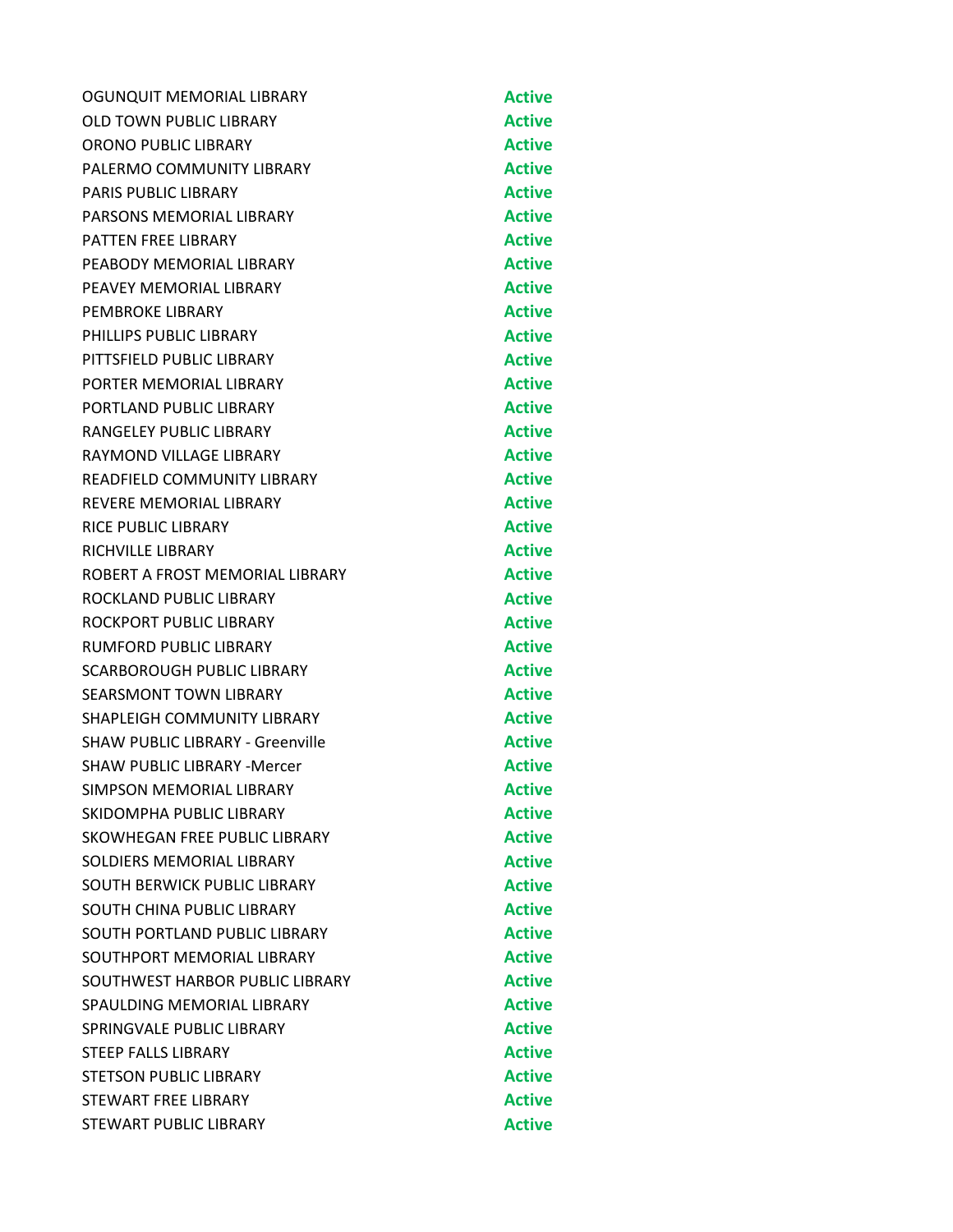| STOCKTON SPRINGS COMMUNITY LIBRARY   | <b>Active</b>           |
|--------------------------------------|-------------------------|
| STONINGTON PUBLIC LIBRARY            | <b>Active</b>           |
| <b>STRATTON PUBLIC LIBRARY</b>       | <b>Active</b>           |
| <b>SWANS ISLAND PUBLIC LIBRARY</b>   | <b>Active</b>           |
| <b>THOMAS MEMORIAL LIBRARY</b>       | <b>Active</b>           |
| <b>THOMASTON PUBLIC LIBRARY</b>      | <b>Active</b>           |
| <b>THOMPSON FREE LIBRARY</b>         | <b>Active</b>           |
| TOPSHAM PUBLIC LIBRARY               | <b>Active</b>           |
| <b>TREAT MEMORIAL LIBRARY</b>        | <b>Active</b>           |
| <b>TURNER PUBLIC LIBRARY</b>         | <b>Active</b>           |
| UNDERWOOD MEMORIAL LIBRARY           | <b>Active</b>           |
| <b>VASSALBORO PUBLIC LIBRARY</b>     | <b>Active</b>           |
| <b>VETERANS MEMORIAL LIBRARY</b>     | <b>Active</b>           |
| <b>VOSE LIBRARY</b>                  | <b>Active</b>           |
| <b>WALDO PEIRCE READING ROOM</b>     | <b>Active</b>           |
| <b>WALDOBORO PUBLIC LIBRARY</b>      | <b>Active</b>           |
| <b>WALKER MEMORIAL LIBRARY</b>       | <b>Active</b>           |
| <b>WARREN FREE PUBLIC LIBRARY</b>    | <b>Active</b>           |
| <b>WASHBURN MEMORIAL LIBRARY</b>     | <b>Active</b>           |
| <b>WATERBORO PUBLIC LIBRARY</b>      | <b>Active</b>           |
| <b>WATERFORD LIBRARY ASSOCIATION</b> | <b>Active</b>           |
| <b>WATERVILLE PUBLIC LIBRARY</b>     | <b>Active</b>           |
| <b>WEBSTER LIBRARY</b>               | <b>Active</b>           |
| <b>WELD FREE PUBLIC LIBRARY</b>      | <b>Active</b>           |
| <b>WELLS PUBLIC LIBRARY</b>          | <b>Active</b>           |
| <b>WHITNEYVILLE PUBLIC LIBRARY</b>   | <b>Active</b>           |
| <b>WILLIAM FOGG PUBLIC LIBRARY</b>   | <b>Active</b>           |
| <b>WILTON FREE PUBLIC LIBRARY</b>    | <b>Active</b>           |
| WINDHAM PUBLIC LIBRARY               | <b>Active</b>           |
| <b>WINSLOW PUBLIC LIBRARY</b>        | <b>Active</b>           |
| <b>WINTER HARBOR PUBLIC LIBRARY</b>  | <b>Active</b>           |
| WINTERPORT MEMORIAL LIBRARY          | <b>Active</b>           |
| <b>WISCASSET PUBLIC LIBRARY</b>      | <b>Active</b>           |
| <b>WITHERLE MEMORIAL LIBRARY</b>     | <b>Active</b>           |
| WOODLAND PUBLIC LIBRARY              | <b>Active</b>           |
| YORK PUBLIC LIBRARY                  | <b>Active</b>           |
| ZADOC LONG FREE LIBRARY              | <b>Active</b>           |
| <b>ATKINS MEMORIAL LIBRARY</b>       | <b>Certified Letter</b> |
| <b>BERRY MEMORIAL LIBRARY</b>        | <b>Certified Letter</b> |
| <b>BINGHAM UNION LIBRARY</b>         | <b>Certified Letter</b> |
| DANFORTH PUBLIC LIBRARY              | <b>Certified Letter</b> |
| <b>FRENCHBORO PUBLIC LIBRARY</b>     | <b>Certified Letter</b> |
| <b>LOUISE CLEMENTS LIBRARY</b>       | <b>Certified Letter</b> |
| NEW PORTLAND COMMUNITY LIBRARY       | <b>Certified Letter</b> |